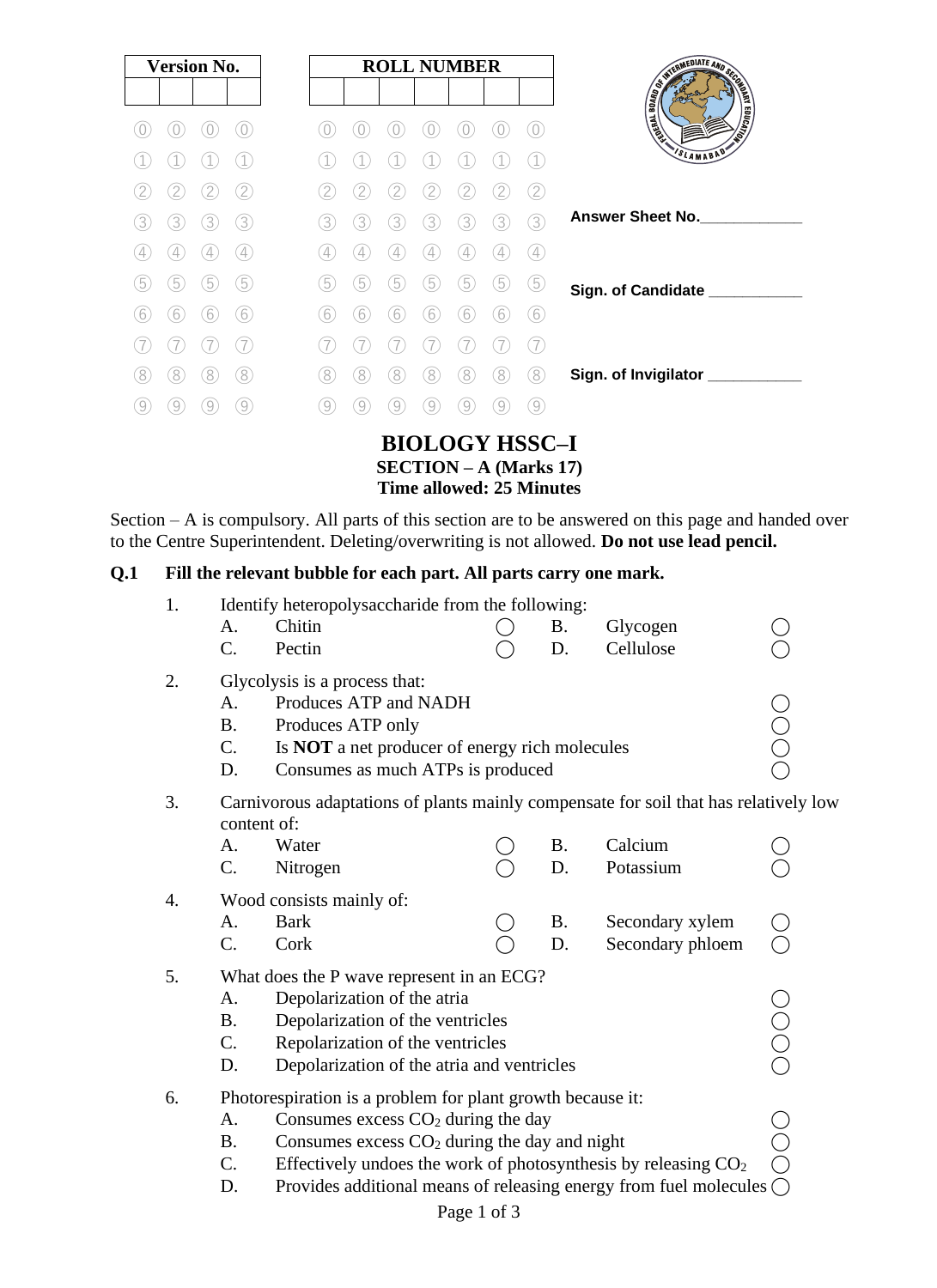- 7. In contrast to kingdom Animalia and Plantae, the organisms of kingdom Fungi have: A. A cell wall  $\bigcap$  B. Centrioles in cells  $\bigcap$ C. Heterotrophic mode of nutrition  $\bigcap D$ . Nuclear mitosis  $\bigcap$ 8. Which one of the following is not common to all divisions of vascular plants? A. Development of seeds B. Alternation of generations C. Xylem and phloem D. Dominance of diploid generation 9. Which one of the following subdivisions of the animal kingdom includes all the others in the list? A. Protostomes B. Deuterostomes C. Bilateria  $\bigcirc$  D. Coelomates 10. A certain poison disrupts the cytoskeleton of cell. Choose one of the following
	- function that would be affected most probably by the poison? A. Digestion within lysosomes  $\bigcap$  B. Protein synthesis
		- $C.$  Cell division  $C.$  D. Cellular respiration
	- 11. Aslam wants to study the detailed function of glyoxysomes as cell organelles. Suggest one of the following materials that will be more suitable for his research?
		- A. Muscle cells  $\bigcirc$  B. Mesophyll cells  $\bigcirc$
		- $C.$  Radish root cells  $C.$  D. Oil seeds
	- 12. In the following branched metabolic pathway, a dotted line with a minus sign symbolizes inhibition of a metabolic step by an end product:



Which reaction would prevail if both Q and S are present in the cell in high concentration?

| A. $L \longrightarrow M$    |  | $\bigcirc$ B. M $\rightarrow$ O | $\bigcirc$ |
|-----------------------------|--|---------------------------------|------------|
| $C. \qquad L \rightarrow N$ |  | $\bigcirc$ D. O $\rightarrow$ P | $\bigcirc$ |

13. A microbiologist found that some bacteria infected by bacteriophages had developed the ability to make a particular amino acid that they couldn't make before. This new ability was probably a result of:

| Conjugation |  | Transduction   |  |
|-------------|--|----------------|--|
| Induction   |  | Transformation |  |

14. Only an animal species with diaphragm can be expected to have:

| A. Lungs    | $\bigcap$ B. Hair |                         |  |
|-------------|-------------------|-------------------------|--|
| C. Feathers |                   | $\bigcap$ D. Moist skin |  |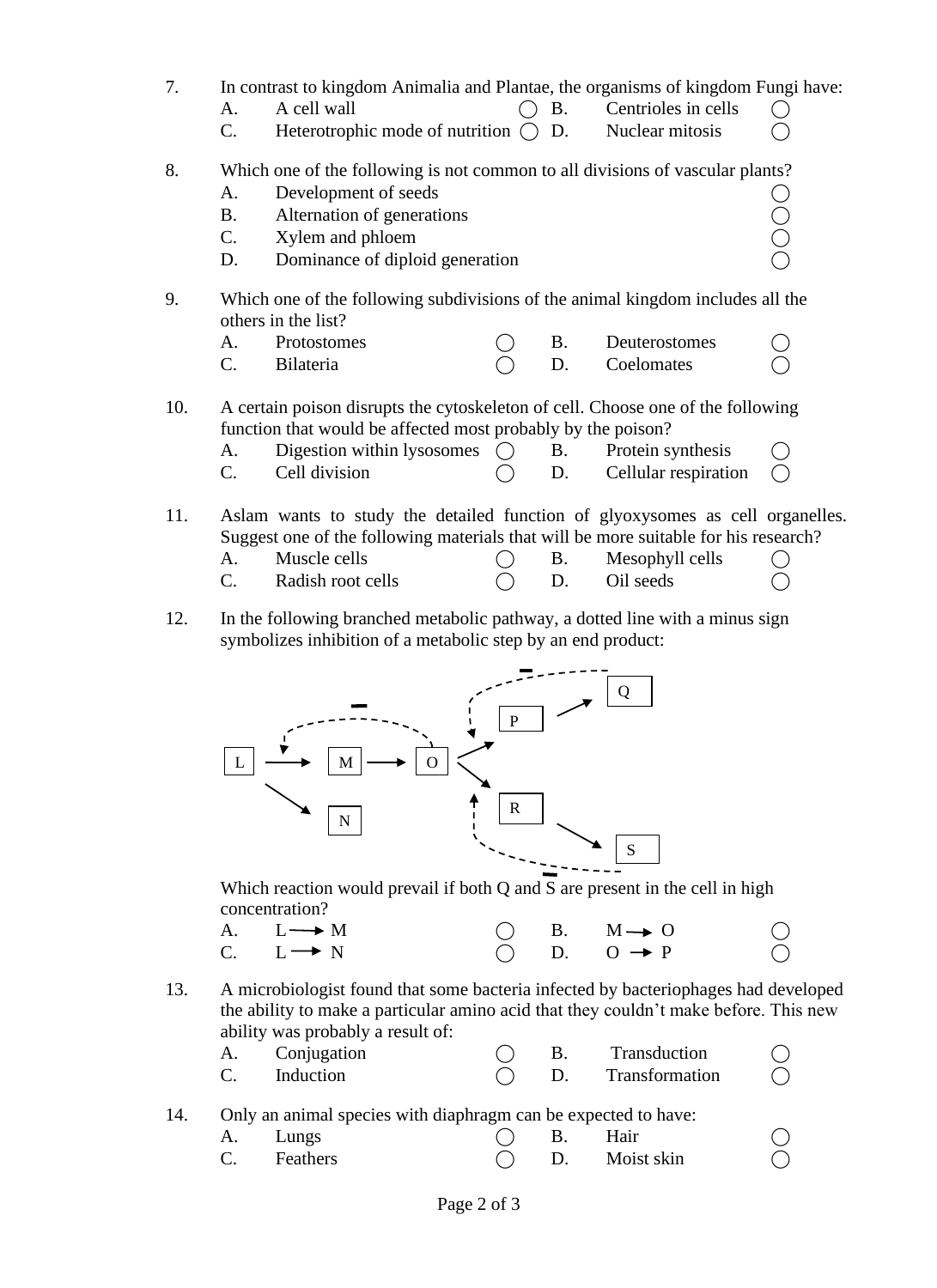- 15. If a long day plant has a critical night length of 9 hours. Which one of the following 24 hours cycles will prevent flowering?
	-
	- B. 14 hours light/10 hours dark<br>C. 15.5 hours light/8.5 hours da
	- A. 16 hours light/08 hours dark <br>
	B. 14 hours light/10 hours dark <br>
	C. 15.5 hours light/8.5 hours dark 15.5 hours light/8.5 hours dark
	- D. 08 hours light/08 hours dark/flash of light/08 hours dark
- 16. The given diagram illustrates three adjacent cells with different water potential:



The direction of movement of water molecules across the given cells would be:

| A. $I \rightarrow II \rightarrow III$        |  | $\bigcap$ B. III $\rightarrow$ II $\rightarrow$ I |  |
|----------------------------------------------|--|---------------------------------------------------|--|
| $C. \qquad II \rightarrow I \rightarrow III$ |  | $\bigcap$ D. III $\rightarrow$ I $\rightarrow$ II |  |

17. After surgical removal of an infected gall bladder a person must be especially careful to restrict his/her intake of:

|         | A. Starch |  | $\bigcap$ B. Sugar   | $\bigcirc$ |
|---------|-----------|--|----------------------|------------|
| C. Fats |           |  | $\bigcap$ D. Protein | $\bigcirc$ |

\_\_\_\_\_\_\_\_\_\_\_\_\_\_\_\_\_\_\_\_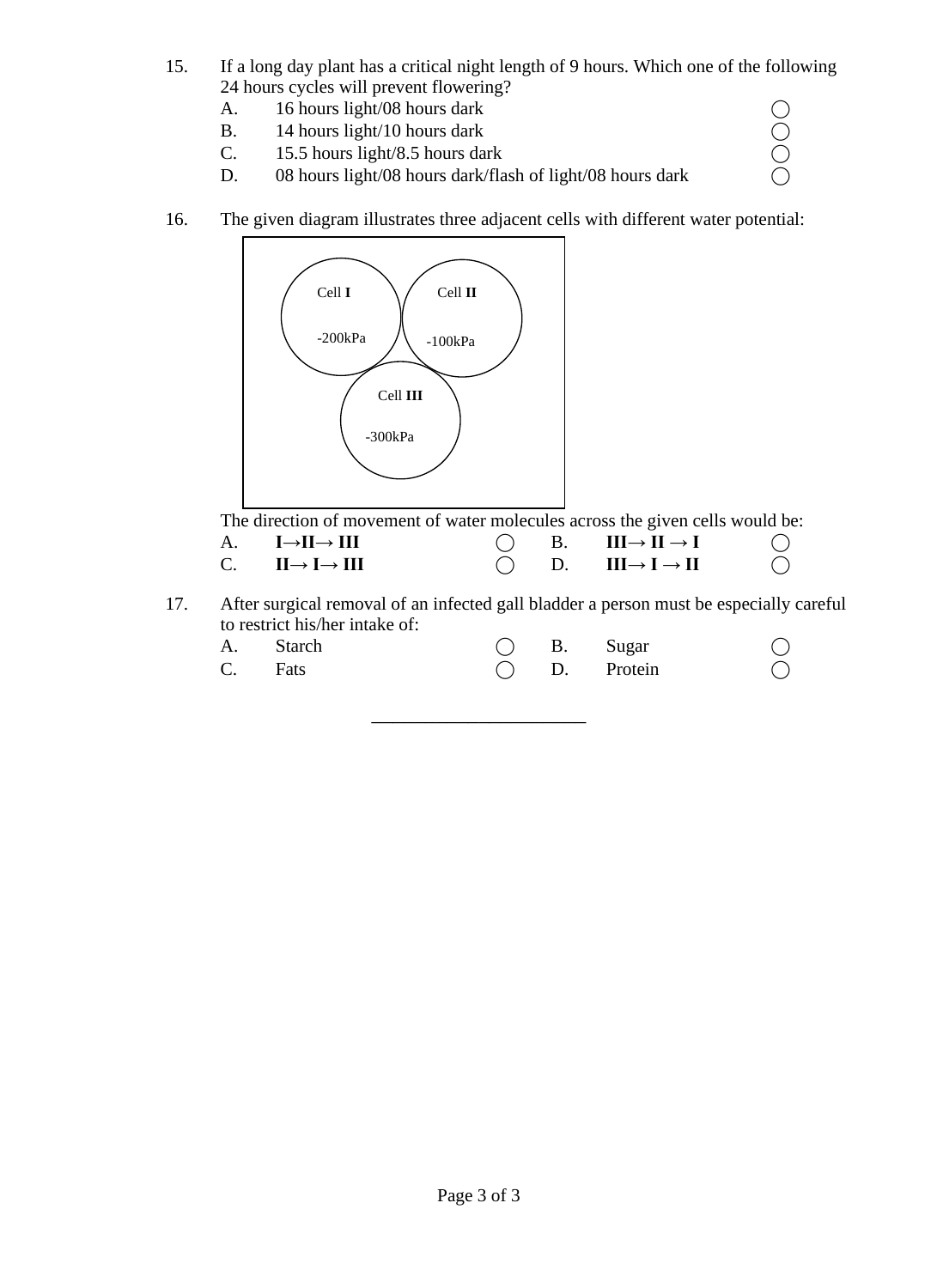

Time allowed: 2.35 hours Total Marks: 68

Note: Answer any fourteen parts from Section 'B' and attempt any two questions from Section 'C' on the separately provided answer book. Write your answers neatly and legibly.

# **SECTION – B** (Marks 42)

**Q.2** Attempt any **FOURTEEN** parts from the following. All parts carry equal marks.

 $(14 \times 3 = 42)$ 

- i. Define
	- a. Oligosaccharides b. Autophagy c. Virion
- ii. List the unifying features of Archea that distinguish them from Bacteria.
- iii. Complete the following table.

| <b>Diseases</b>    | <b>Causative Agent</b> |  |
|--------------------|------------------------|--|
| Tuberculosis       |                        |  |
|                    | Microsporum audouinii  |  |
| Soft rot in potato |                        |  |
| Athlete's foot     |                        |  |
|                    | Phytophthora infestans |  |
|                    | Salmonella typhi       |  |

iv. In the following diagram a segment of thylakoid membrane is depicted showing an important metabolic process.



thylakoid lumen

- a. Name the parts labelled as A, B, C and D. (1)
- b. Explain the process that is depicted in the diagram. (2)
- v. Make a list of the land adaptations of Bryophytes.
- vi. Classify animals on the basis of body cavity.
- vii. Elaborate the role of Pancreas as an exocrine gland.
- viii. List the ways, the fever kills microbes.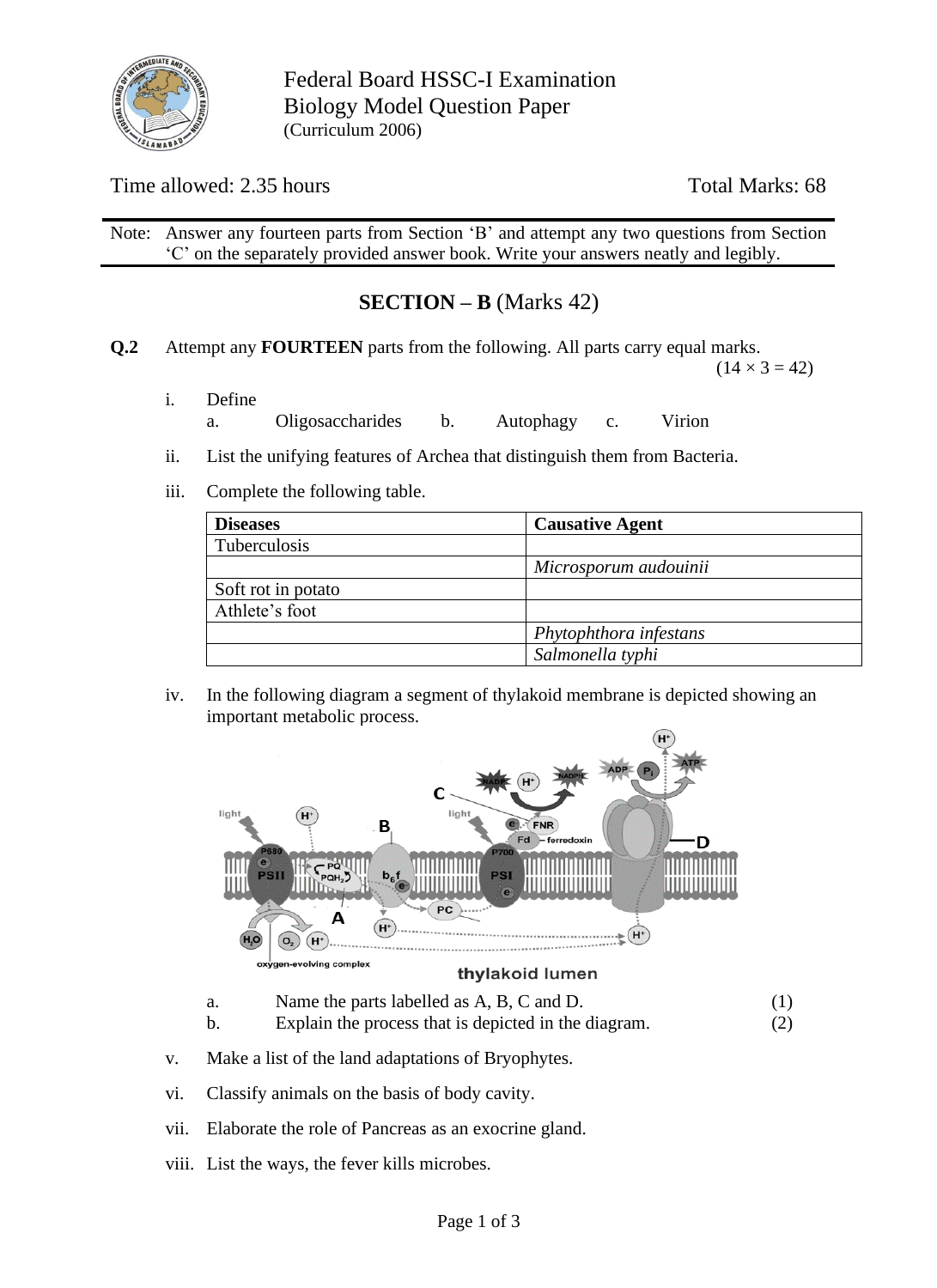- ix. Sketch a graph showing activation energies of enzyme catalyzed and non-enzyme catalyzed reactions.
- x. Sketch the life cycle of plasmodial slime mold diagrammatically.
- xi. How would you differentiate between Ascomycota and Basidiomycota? Show at least six features in a comparison table.
- xii. Give three adaptations of Platyhelminthes for parasitic mode of life.
- xiii. Following is the diagram of an ovule of flowering plants.



- a. Correctly name the parts labelled as A, B, C and D. (2)
- b. Which stage of the life cycle is represented by the 8 labelled cells? (1)
- xiv. Complete the following table for the comparison of Chondrichthyes and Osteichthyes.

| <b>Features</b>         | <b>Chondrichthyes</b> | <b>Osteichthyes</b> |
|-------------------------|-----------------------|---------------------|
| Position of mouth       |                       |                     |
| Types of scales         |                       |                     |
| Endoskeleton made up of |                       |                     |
| Caudal fin              |                       |                     |
| Number of gill pairs    |                       |                     |
| Operculum               |                       |                     |

- xv. Differentiate between Hydrophytes and Xerophytes in tabular form for at least six features.
- xvi. A particular small polypeptide is nine amino acids long. Using three different enzymes to hydrolyze the polypeptide at various sites, we obtained the following five fragments (N denotes the amino terminal of the polypeptide).
	- Alanine-Leucine-Aspartic acid-Tyrosine-Valine-Leucine
	- Tyrosine-Valine-Leucine
	- N-Glycine-Proline-Leucine
	- Aspartic acid-Tyrosine-Valine-Leucine
	- N-Glycine-Proline-Leucine- Alanine-Leucine
	- a. Determine the primary structure of this polypeptide. (2)
	- b. Highlight the significance of amino acid sequence in proteins. (1)
- xvii. Apply your knowledge of Fungi to signify their role in genetic research.
- xviii. A tip for making cut flowers last longer without wilting is to cut off the ends of stems under water and then transfer the flowers to a vase full of water while drops of water are still present on the cut ends of the stem. Predict why this happens?
- xix. Advise some changes in life style that could protect people from hypertension and cardiac problems.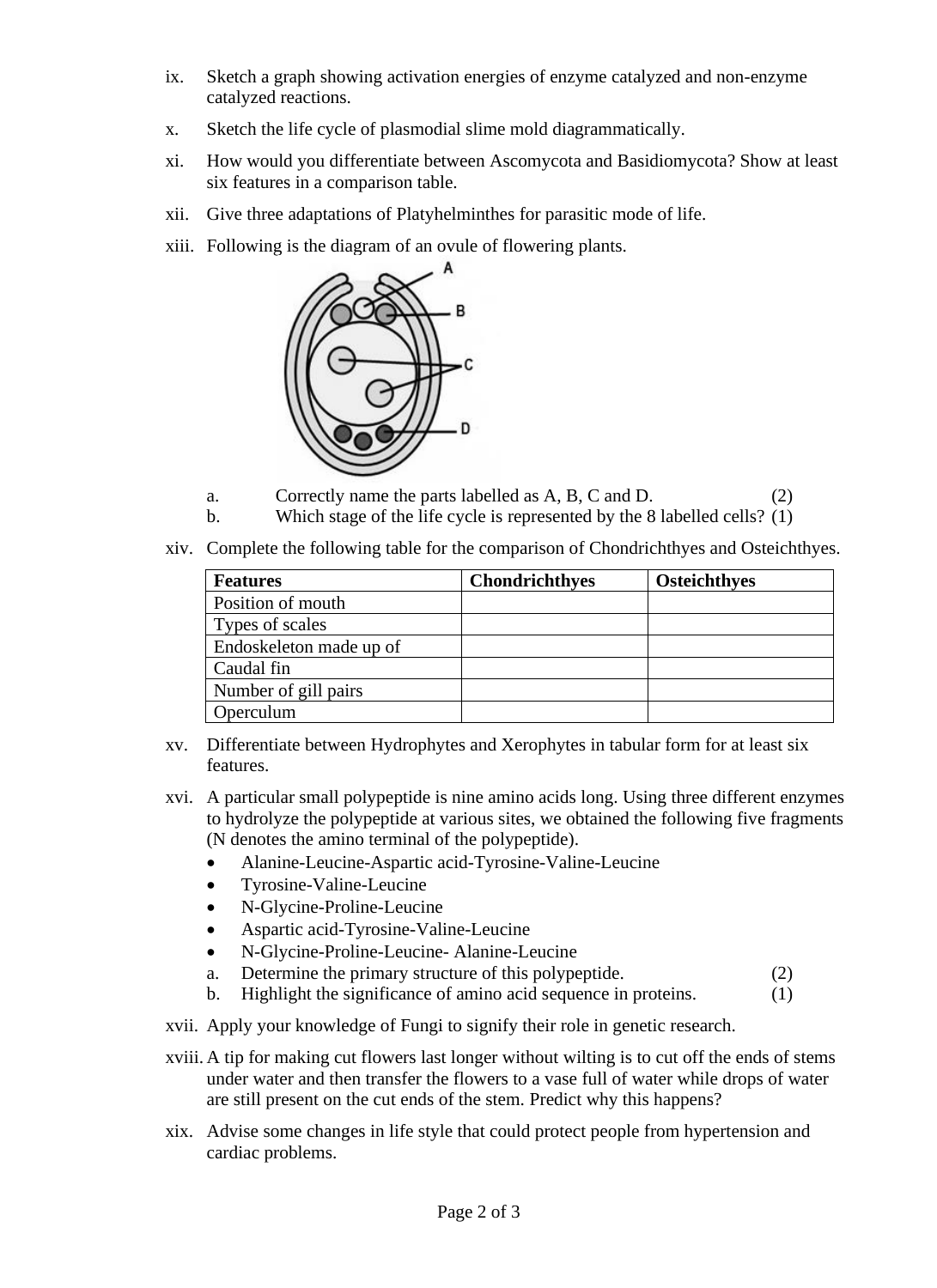xx. Following is the diagram of an antibody:



- a. Correctly mention the names of the parts labelled as A, B, C, D, E and F. (1.5)
- b. Which type of human cells produces these antibodies? (0.5)
- c. List the four different modes of action of antibodies. (1)

## **SECTION – C** (Marks 26)

|                 |                                                                                                   | <b>Note:</b> Attempt any <b>TWO</b> questions. All questions carry equal marks.     | $(2\times13=26)$     |  |  |  |  |  |
|-----------------|---------------------------------------------------------------------------------------------------|-------------------------------------------------------------------------------------|----------------------|--|--|--|--|--|
| Q <sub>.3</sub> | Explain the formation, structure, functional role and disorders related to Lysosomes.<br>a.       |                                                                                     |                      |  |  |  |  |  |
|                 |                                                                                                   |                                                                                     | $(1.5 \times 4 = 6)$ |  |  |  |  |  |
|                 | b.                                                                                                | Describe the chemical composition of nucleotides showing the structural formulae of |                      |  |  |  |  |  |
|                 |                                                                                                   | all components.                                                                     | (7)                  |  |  |  |  |  |
| Q.4             | a.                                                                                                | How $CO2$ is converted into glucose during light independent reactions of           |                      |  |  |  |  |  |
|                 |                                                                                                   | photosynthesis?                                                                     | <b>(6)</b>           |  |  |  |  |  |
|                 | b.                                                                                                | Elaborate the life cycle of HIV in human body.                                      | (7)                  |  |  |  |  |  |
| O.5             | a.                                                                                                | Explain the mechanism of translocation of organic solutes through phloem in plants? |                      |  |  |  |  |  |
|                 |                                                                                                   |                                                                                     | (4)                  |  |  |  |  |  |
|                 | b.                                                                                                | Discuss the role of stomach in the process of digestion.                            | (4)                  |  |  |  |  |  |
|                 | Elaborate the sequence of events that occur during cardiac cycle of humans. (5)<br>$\mathbf{C}$ . |                                                                                     |                      |  |  |  |  |  |
|                 |                                                                                                   |                                                                                     |                      |  |  |  |  |  |

**\* \* \* \* \***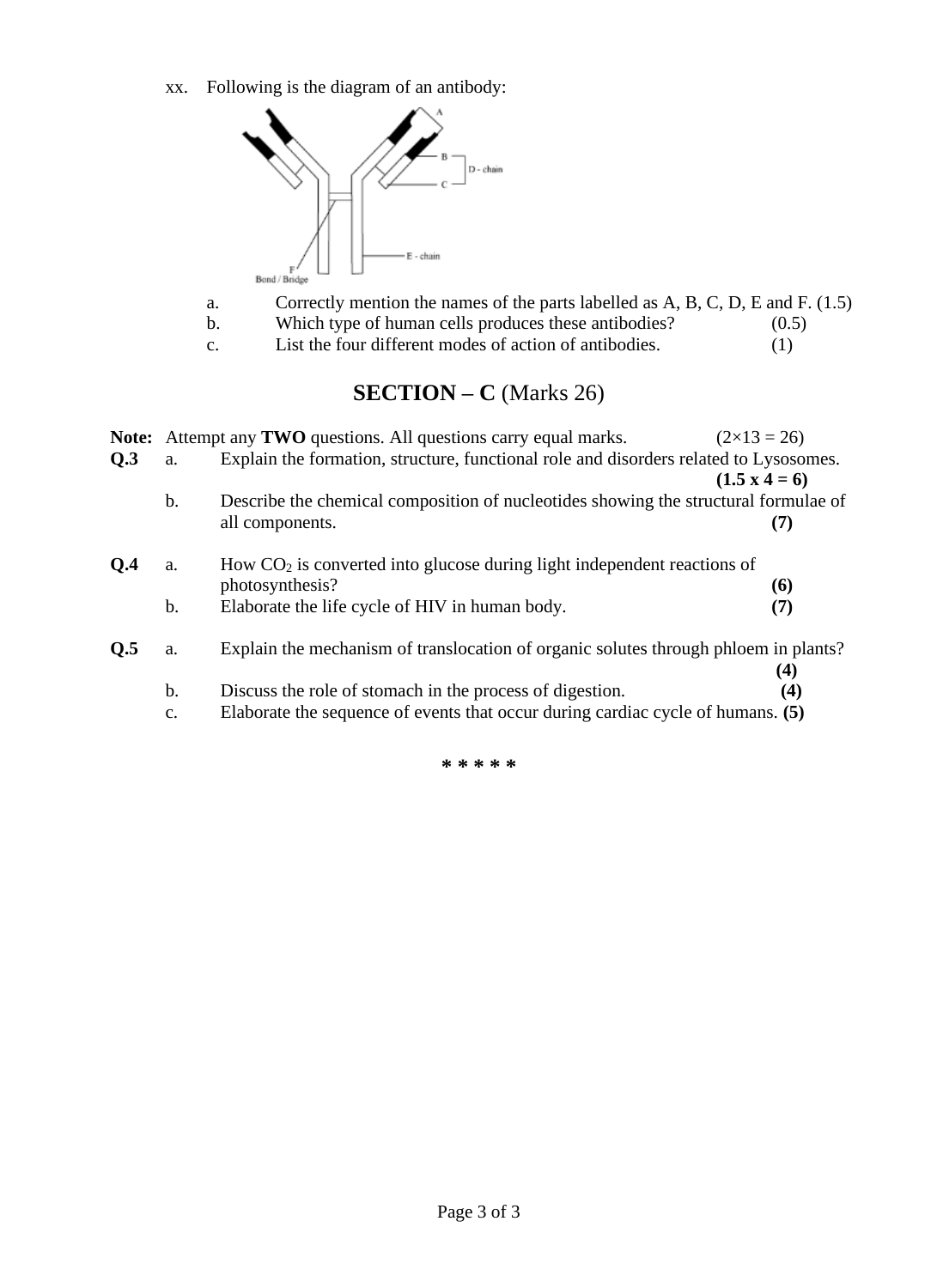### **BIOLOGY HSSC-I SLOs (Curriculum 2006)**

### **SECTION – A**

#### **Q.1 Choose the correct answer A/B/C/D by filling the relevant bubble for each question.**

- 1. Distinguish the properties and roles of polysaccharides and relate them with the molecular structures of starch, glycogen, cellulose and chitin.
- 2. Outline the events of glycolysis.
- 3. State the examples of carnivorous plant.
- 4. Define growth and explain primary and secondary growth in plants.
- 5. List the principles and uses of ECG.
- 6. Rationalize how the disadvantageous process of photorespiration evolved.
- 7. List the characteristics that distinguish fungi from other groups and give reasons why fungi are classified in a separate kingdom.
- 8. Describe the general characteristics of vascular plants.
- 9. Describe the types of symmetry found in animals.
- Classify coelomates into protostomes and deuterostomes
- 10. Describe the types, structure, composition and functions of cytoskeleton.
- 11. State the structure and functions of the peroxysomes and glyoxysomes in animal and plant cells.
- 12. Explain feedback inhibition of enzymes.
- 13. Explain how mutations and genetic recombination lend variability to bacterial reproduction.
- 14. Describe the general characteristics of amphibians, reptiles, birds and mammals.
- 15. Classify plants on the basis of photoperiodism and give examples.
- 16. Explain the movement of water between plant cells, and between the cells and their environment in terms of water potential.
- 17. Describe the composition of bile and relate the constituents with respective roles.

### **SECTION – B** (Marks 42)

\_\_\_\_\_\_\_\_\_\_\_\_\_\_\_\_\_\_\_\_

#### **Q.2** Attempt any **FOURTEEN** parts from the following. All parts carry equal marks.

 $(14 \times 3 = 42)$ 

- i. a. Distinguish the properties and roles of disaccharides and describe glycosidic bind in the transport disachharides.
	- b. Describe the formation, structure and functions of the lysosomes.
	- c. Classify viruses on the bases of their hosts and structure.
- ii. List the unifying archeal features that distinguish them from bacteria.
- iii. Describe important bacterial diseases in man e.g. cholera, typhoid, tuberculosis and pneumonia; emphasizing their symptoms, causative bacteria, treatments and preventive measures. Describe important bacterial diseases in plants in terms of spots, blights, soft rots, wilts and galls; emphasizing their symptoms, causative bacteria, treatments and preventive measures.
- iv. Explain the land adaptations of bryophytes.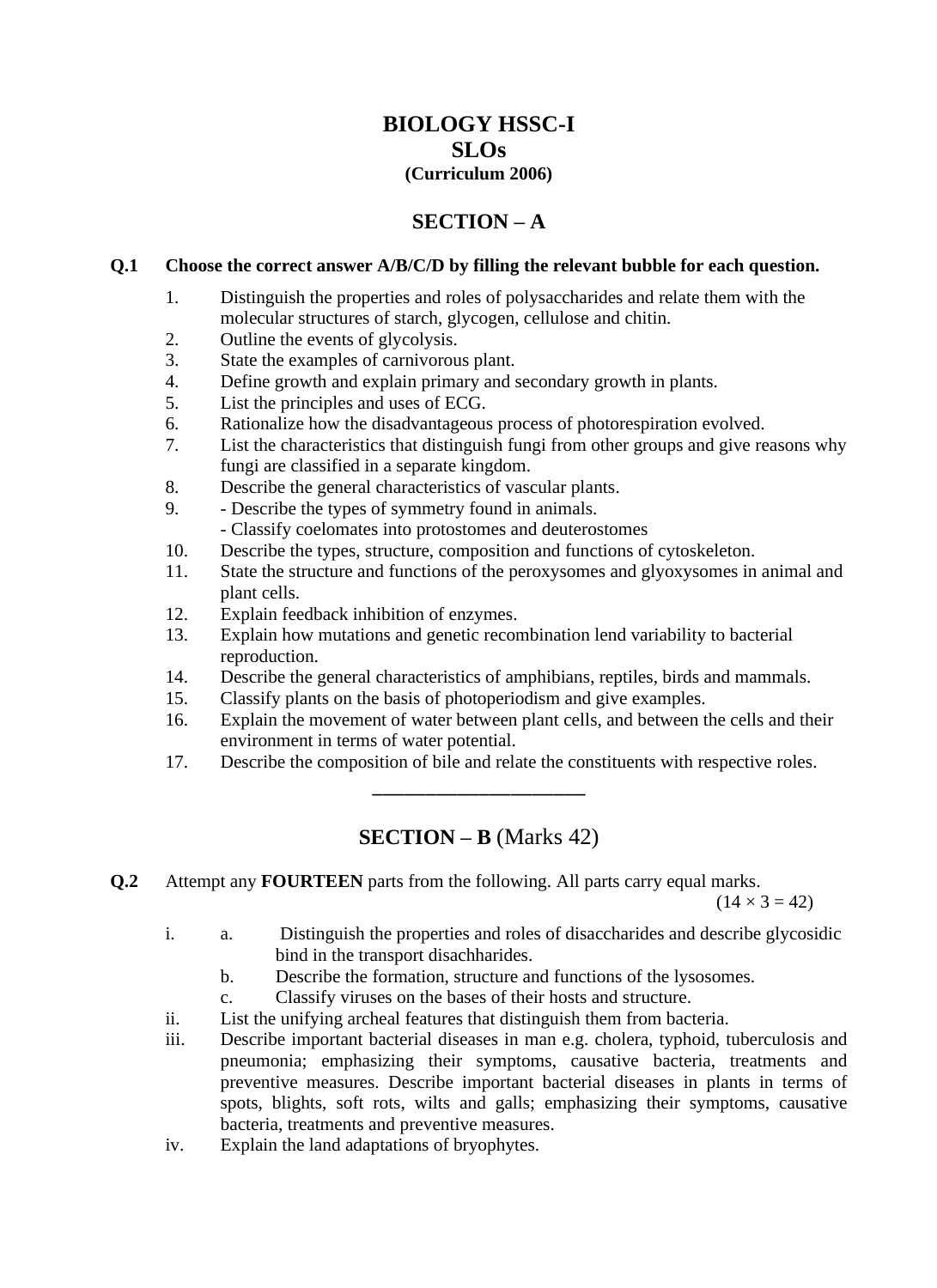- v. Describe the general characteristics, importance and examples of sponges, cnidarians, platyhelminths, aschelminths, molluscs, annelids, arthropods and echinoderms.
- vi. Differentiate pseudocoelomates, acoelomates and coelomates.
- vii. Outline the structure of pancreas and explain its function as an exocrine gland.
- viii. List the ways the fever kills microbes.
- ix. Define energy of activation and explain through graph how an enzyme speeds up a reaction by lowering the energy of activation.
- x. Describe the events of non-cyclic photophosphorylation and outline the cyclic photophosphorylation.
	- Describe chemiosmosis and relate it with electron transport chain.
- xi. Describe the salient features with examples of protozoa, algae, myxomycota and oomycota as the major groups of protists.
- xii. Classify fungi into zygomycota, ascomycota and basidiomycota and give the diagnostic features of each group.
- xiii. Explain the life cycle of a flowering plant.
- xiv. List the diagnostic characteristics of jawless fishes, cartilaginous fishes and bony fishes.
- xv. Describe osmotic adjustments in hydrophytic (marine and fresh water), xerophytic and mesophytic plants.
- xvi. Define proteins and amino acids and draw the structural formula of amino acids. Outline the synthesis and breakage of peptide linkages.
- xvii. Explain yeast as unicellular fungi that are used for baking and brewing and are also becoming very important for genetic research.
- xviii. Explain the movement of water in xylem through TACT mechanism.
- xix. List the changes in life styles that can protect man from hypertension and cardiac problems.
- xx. Draw the structural model of an antibody molecule.

### **SECTION – C** (Marks 26)

- **Note:** Attempt any **TWO** questions. All questions carry equal marks.  $(2 \times 13 = 26)$
- **Q.3** a. Describe the formation, structure and functions of the lysosomes. Interpret the storage diseases with reference to the malfunctioning of lysosomes.
	- b. Describe the molecular level structure of nucleotide.
- **Q.4** a. Explain the Calvin cycle.
	- b. Explain the life cycle of HIV.
- **Q.5** a. Explain the movement of sugars within plants.
	- b. Describe the structure of stomach and relate each component with the mechanical and chemical digestion in stomach.
	- c. Describe the flow of blood through heart as regulated by the valves.

**\* \* \* \* \***